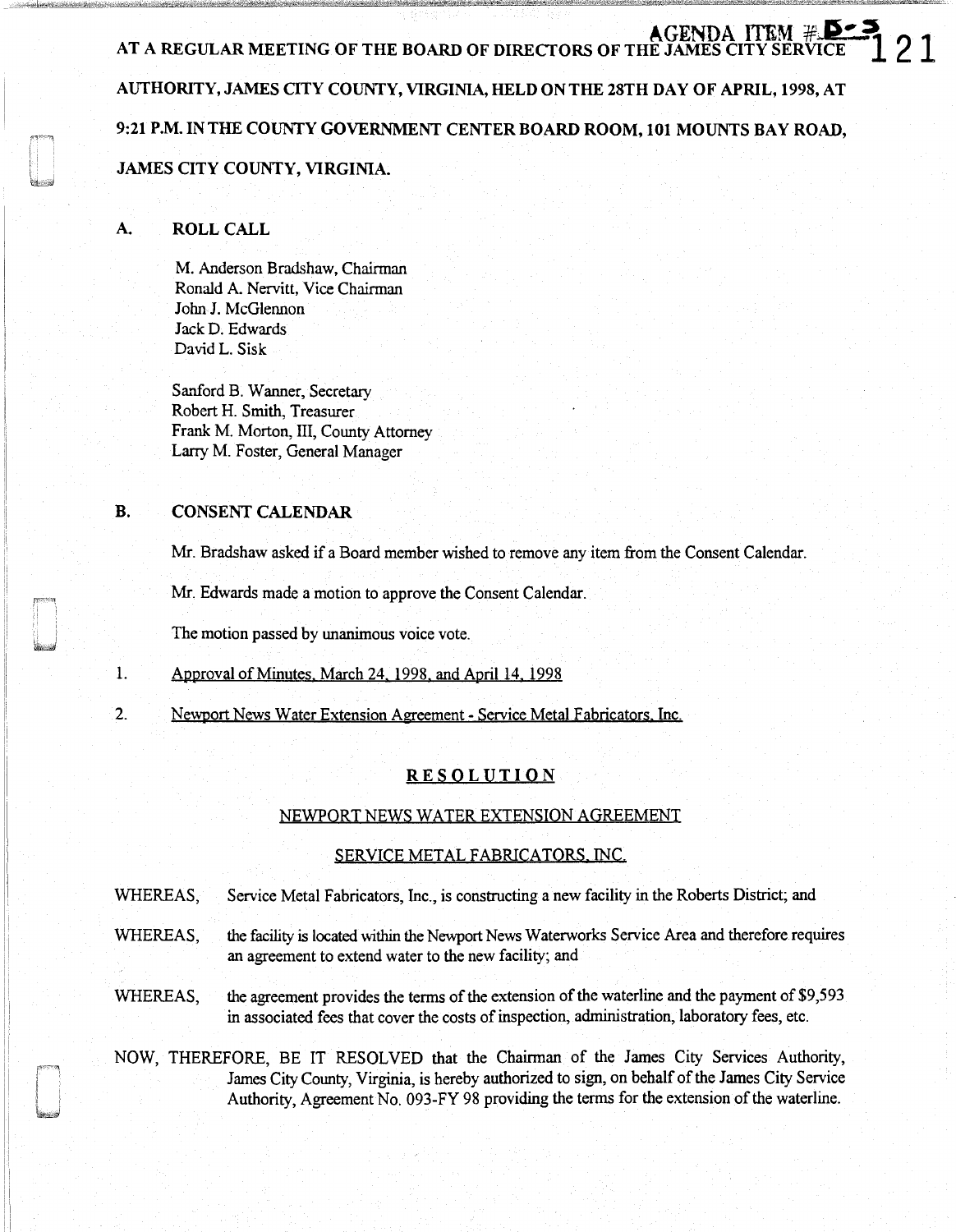## C. **BOARD** CONSIDERATIONS

## 1. Utility Policy Changes - Water Rates FY 99

Mr. Larry M. Foster, General Manager, James City Service Authority, stated that the resolution authorized the change to water rates for FY 99, as decided after the public hearing on April 14, 1998, and a work session on April 23, 1998.

Staff recommended approval of the resolution.

Mr. Edwards asked for correction of a typographical error under #2 block and made a motion to approve the amended resolution.

The motion passed by unanimous voice vote.

### **RESOLUTION**

#### UTILITY POLICY CHANGES

- WHEREAS, the Board of Directors of James City Service Authority has held a public hearing on certain proposed changes to the Regulations Governing Utility Service.
- NOW, THEREFORE, BE IT RESOLVED that the Board of Directors of James City Service Authority, James City County, Virginia, hereby adopts the attached changes to be effective for all bills mailed on or after July 1, 1998.

1. Set the Residential Water Retail Service Rate to an Inverted-Block Rate Structure:

| <b>First Block</b> | Less than 15,000 gallons per Quarter                                              | $$2.50$ per 1,000 gallons<br>$($1.875$ per 100 cubic feet)  |
|--------------------|-----------------------------------------------------------------------------------|-------------------------------------------------------------|
|                    | Second Block More than 15,000 gallons but less<br>than 25,000 gallons per Quarter | \$2.60 per $1,000$ gallons<br>$($1.945$ per 100 cubic feet) |
| Third Block        | More than 25,000 gallons per Quarter<br>$(S3.44$ per 100 cubic feet)              | $$4.60$ per 1,000 gallons                                   |

2. Set the Nonresidential Water Related Service Rate:

Flat Rate

\$2.60 per 1,000 gallons (\$1.945 per 100 cubic feet)  $\overline{\phantom{a}}$ 

n u

## 2. FY 99 Appropriation Resolution

Mr. Foster stated that the resolution showed the FY 99 appropriations for water, sewer, administration and capital improvement funds.

Staff recommended approval of the resolution.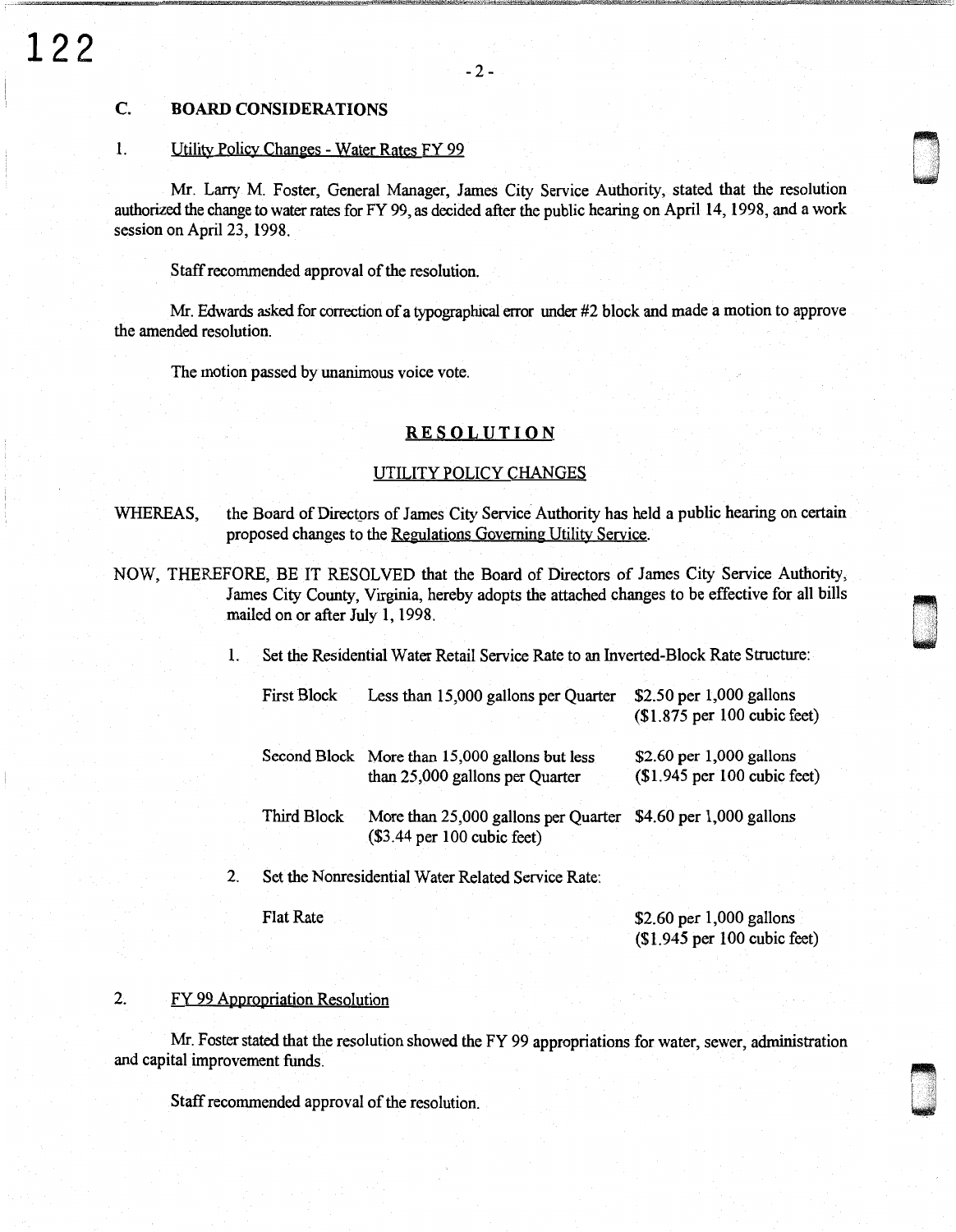Mr. McGlennon made a motion to approve the resolution.

The motion passed by unanimous voice vote.

## **RESOLUTION**

-3-

## RESOLUTION OF APPROPRIATION

#### JAMES CITY SERVICE AUTHORITY

WHEREAS, the Secretary has prepared a proposed budget for the fiscal year beginning July 1, 1998, and ending June 30, 1999; and

WHEREAS, the Board of Directors has considered said budget and does now propose to adopt the budget.

NOW, THEREFORE, BE IT RESOLVED by the Board of Directors of the James City Service Authority, James City County, Virginia, that the following amounts are hereby adopted and appropriated for operations and activities in the amounts as shown below:

1. The following amounts are hereby appropriated in the Water Fund:

Water Fund- Revenues:

| <b>Service Charges</b>                | \$3,947,932 |
|---------------------------------------|-------------|
| Water Fund - Expenditures:            |             |
| <b>Administration Fund Allocation</b> | \$1,206,648 |
| Operations and Maintenance            | 1,028,341   |
| Capital Equipment Outlay              | 115,400     |
| Capital Improvements Program          | 1,597,543   |
|                                       |             |
|                                       |             |

2. The following amounts are hereby appropriated in the Sewer Fund:

Sewer Fund - Revenues: Service Charges Sewer Fund - Expenditures: Administration Fund Allocation Operations and Maintenance Capital Equipment Outlay Capital Improvement Program \$3,278,951 \$1,666,324 855,857 87,700 669 070 \$3.278.951